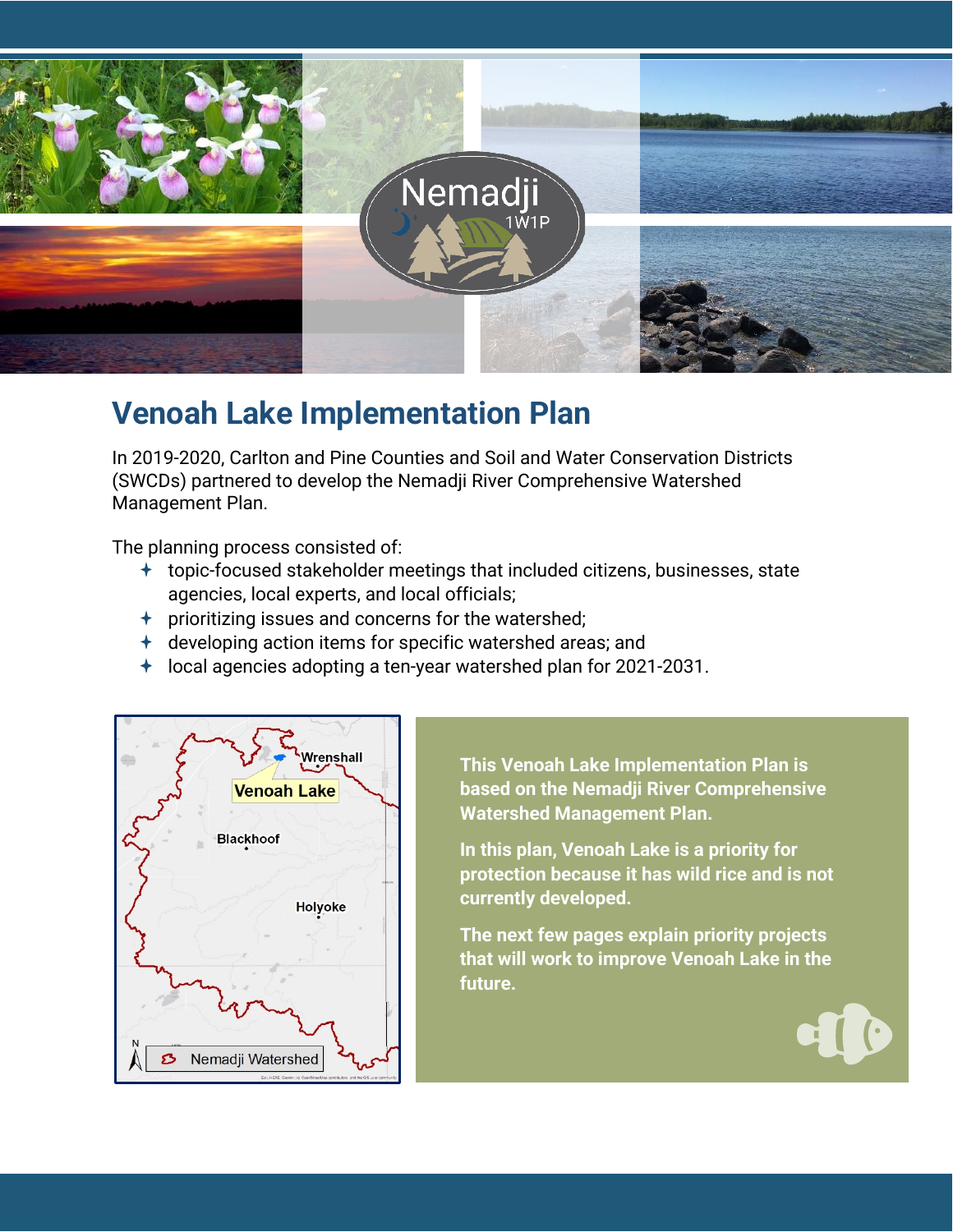## **Why Does it Matter?**

Want to learn more about taking care of lakes? Watch a video here: https://youtu.be/dwjAoRwLrmM



**What is your lake home worth?** Studies on Minnesota lakes show that lake property values are directly tied to water quality. For a threefoot decrease in water clarity, prices were reduced up to \$594 per shoreline foot. For a three-foot increase in clarity, prices increased up to \$423 per shoreline foot. This change in value can be a significant financial loss or gain to an individual property owner as well and a community.

## **PROPERTY Values Property Values Property Values Fishing & Recreation CONS** Habitat

**Do you enjoy fishing and swimming?** Minnesota's native gamefish, such as walleyes, need clear water to see their prey, aquatic plants to hide and spawn in, and shade to keep cool. Keeping native plants in the lake and trees along the shoreline provide shade, spawning habitat, and protection for the game fish we love to catch. These plants and trees also help stop runoff and keep the lake clear for swimming and recreational activities.



**Do you enjoy watching loons, bald eagles, turtles, butterflies, songbirds and other wildlife at the lake?**  These animals depend on shoreline plants for nesting and cover, trees and forests for their homes, and native plants and flowers for pollinating. Keeping some of your yard natural enhances the habitat for these animals, ensuring their survival.

### **Be a good steward Leave a legacy Take care of your lake!**

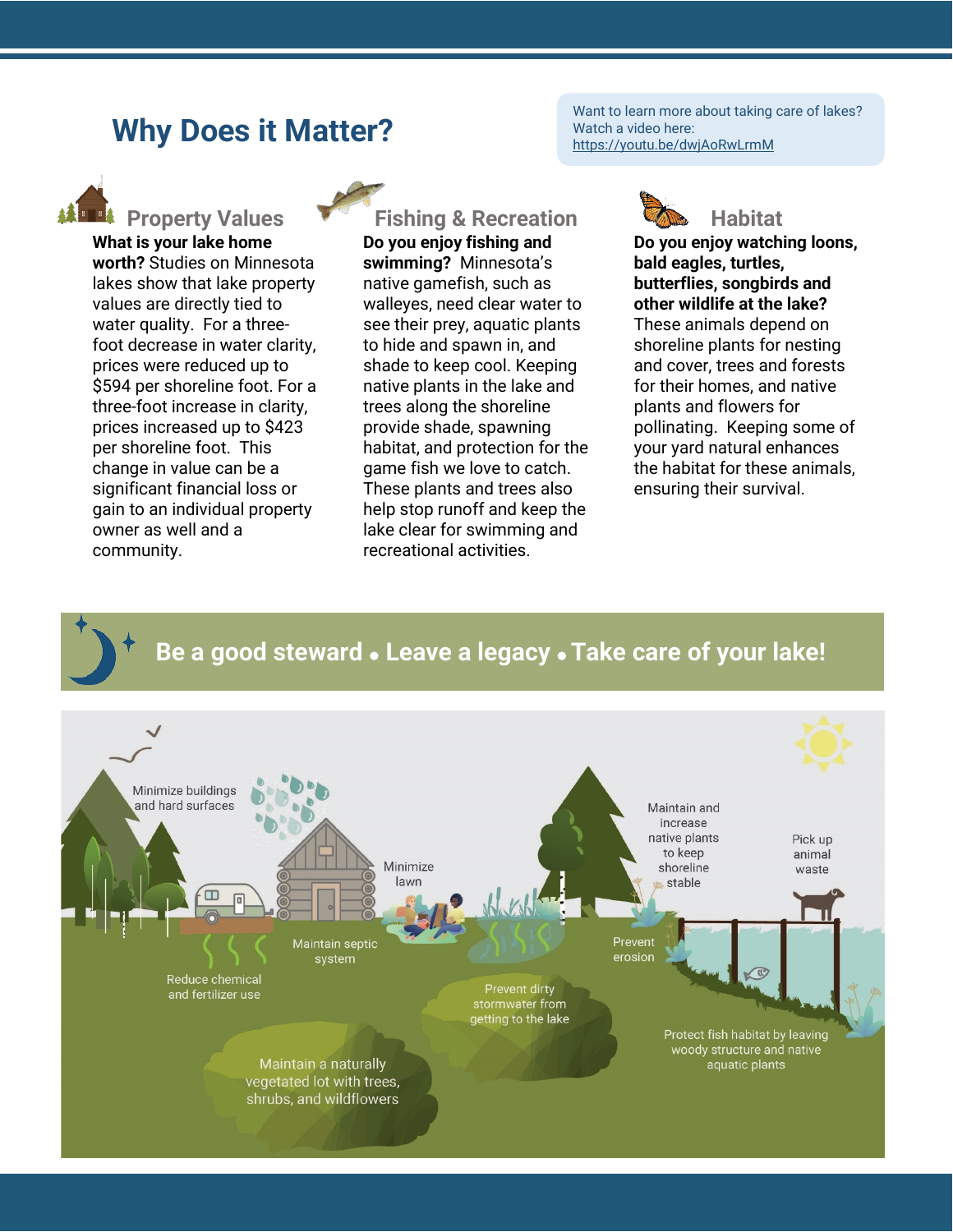# **Understanding Venoah Lake**

| <b>Lake Characteristics</b> |           |  |  |  |
|-----------------------------|-----------|--|--|--|
| <b>Size</b>                 | 110 acres |  |  |  |
| <b>Maximum Depth</b>        | 25 feet   |  |  |  |
| <b>Shore Length</b>         | 2.6 miles |  |  |  |
| <b>Public Access</b>        | N٥        |  |  |  |

Venoah Lake is a small shallow lake located in Carlton County, two miles south of Carlton, MN. Development is limited to the Lake Venoah Community Office, a treatment center, set back from the lake and there is almost no disturbance along the shoreline.

# **Venoah Lake Timeline**

A lake reflects what has been done to it over time. Logging, shoreline development, roads, and fire all have the potential to affect the water quality of the lake. Below is a timeline of what has occurred around Venoah Lake over time.



We know that:

- Venoah Lake is an important wild rice lake as determined by the 1854 Treaty Authority and the Minnesota DNR.
- $\pm$  Because there is no public access, fishing and boating pressure is relatively low.
- Common fish include Northern pike, Bluegill, and Largemouth bass.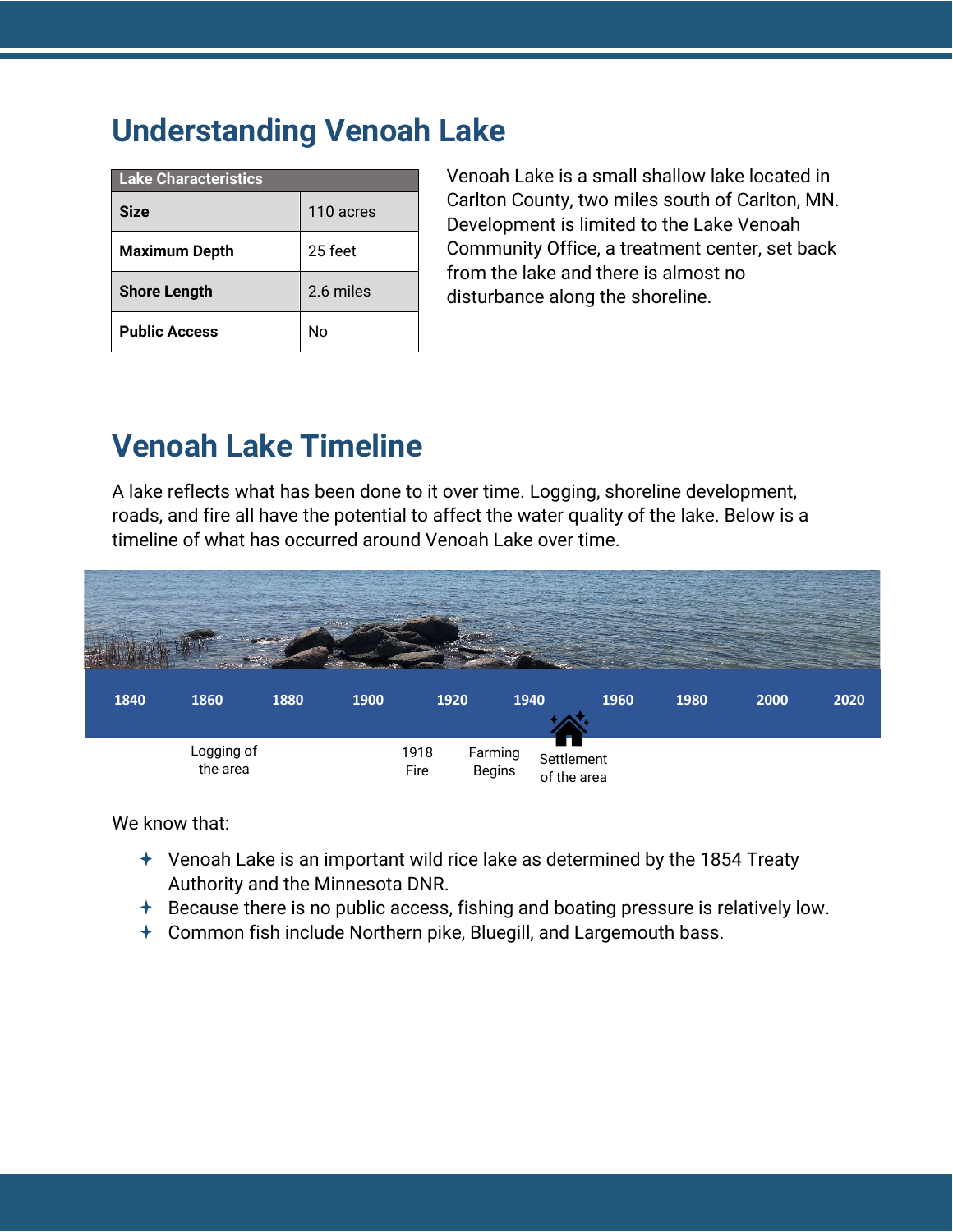# **What can we do?** Contacts

Private landowners can help improve lake water quality and achieve watershed plan goals by implementing the following projects below. Technical and financial assistance is available to help with these projects through the local Soil and Water Conservation Districts. This assistance includes site visits, project design, plant advice, and cost share funding.

**Carlton SWCD** 218-384-3891 [https://carltonswcd.org](https://carltonswcd.org/)

**Carlton County** 218-384-9176 [www.co.carlton.mn.us](https://www.co.carlton.mn.us/)

**Minnesota Land Trust** 877-MLT-LAND [https://mnland.org](https://mnland.org/)

**Pine SWCD** 320-216-4240 [www.pineswcd.com](https://www.pineswcd.com/)

**Pine County** 320-216-4220 [www.co.pine.mn.us](https://www.co.pine.mn.us/)

**DNR Forests** [www.dnr.state.mn.us/forests](http://www.dnr.state.mn.us/foreststewardship/plan-writers.html) [tewardship/plan-writers.html](http://www.dnr.state.mn.us/foreststewardship/plan-writers.html)



| Watershed<br><b>Plan Goal</b> | <b>Implementation Action</b>                                                                                                            | <b>Minimum</b><br>10-year<br>goal | <b>Annual</b><br>Goal | <b>Where</b> | <b>Who</b>                                          |
|-------------------------------|-----------------------------------------------------------------------------------------------------------------------------------------|-----------------------------------|-----------------------|--------------|-----------------------------------------------------|
| Land<br><b>Protection</b>     | Develop a Forest Stewardship Plan<br>(minimum 20-acre area).                                                                            | I forest<br>plans                 | 1 every<br>other year | Map 1        | Carlton SWCD, DNR, Private<br>Foresters, Landowners |
|                               | Sign up for Sustainable Forest Incentive Act (SFIA) to receive<br>payments to keep wooded areas undeveloped (minimum 20-<br>acre area). | 304 acres                         | 40 acres/<br>year     | Map 1        | <b>Carlton SWCD, Landowners</b>                     |
|                               | Permanently protect undeveloped land and shoreline with<br>conservation easements.                                                      |                                   |                       | Map 1        | Carlton SWCD, DNR, MLT,<br>Landowners               |

**Acronyms**: SWCD = Soil and Water Conservation District ● MLT = Minnesota Land Trust ● DNR = Department of Natural Resources